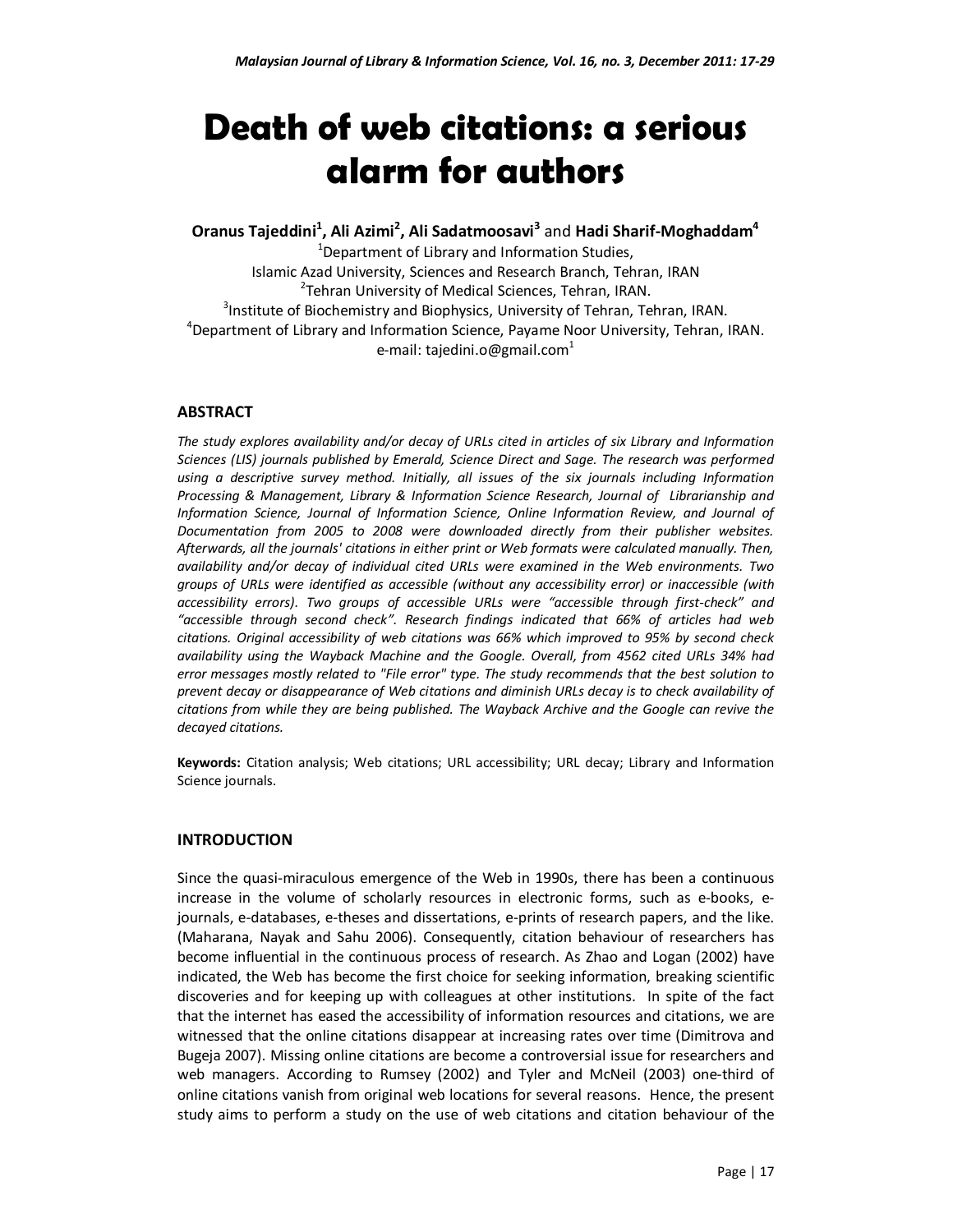authors of articles published in Library and Information Science (LIS) journals. Maharana and his colleagues declared that citing web resources properly according to an established style is important in most of the subject fields and it is different from citing traditional resources.

Apart from the style of web citations, quality, authenticity and sustainability are the issues with documents on the Web, demanding the immediate concern of the information professionals (Maharana, Nayak and Sahu 2006). Several studies have dealt with this general problem of "URL decay". The idea that the internet-based information, unlike the printed media, can suddenly disappear because of various reasons is often called 'URL decay', or 'link rot' (Wren 2008). This study aims to explore availability and persistence of URLs cited in articles published in LIS journals of Emerald, Science Direct and Sage publications. In the literature we have a thorough review of studies regarding the issue URL decay as follows.

# **LITERATURE REVIEW**

After the emergence of the Internet, Web citations have been frequently considered, used and studied (e.g. in Harter and Kim 1996; Zhang 1998; Koehler 1999, 2002, and 2004; Germain 2000; Davis and Cohen 2001; McCown et al. 2001; Markwell and Brooks 2002 and 2003; Casserly and Bird 2003; Dellavalle et al. 2003; Spinellis 2003; Sellitto 2004; Wren 2004, 2008; Maharana, Nayak and Sahu 2006; Wren et al. 2006; Zhao and Logan 2002; Dimitrova and Bugeja 2007a; Falagas, Karveli and Tritsaroli 2007; Goh and Ng 2007; Wagner et al. 2009; and Wu 2009).

Harter and Kim (1996) performed one of the oldest studies on accessibility and decay of URLs. From e-journals published during 1993-1995, they examined 47 unique URLs and reported 31% as unavailable URLs. Casserly and Bird (2003) examined 500 internet citations randomly chosen from scholarly articles published in LIS journals. They found that only 56.4% of those URLs were accessible, while the rest were disappeared from the original web addresses. Furthermore, the study showed that more than half of the online citations contained incomplete information and the majority did not include a retrieval date. The study showed that "file not found" was the most frequent error message and close to half of the online citations were initially unavailable.

Koehler (2004) studied Web page availibility and reported that a static collection of general Web pages tends to 'stabilize' somewhat after it has 'aged'. The study concluded that the Web documents are not particularly stable media for the publication of long-term information and the maintenance of individual objects or items.

Wren et al. (2006) carried out an investigation into URL decay in dermatology journals. They considered URLs in articles published between January 1, 1999, and September 30, 2004, in the 3 dermatology journals with high impact factor. Of the 1113 URLs, 81.7% were available (decreasing with time since publication from 89.1% of 2004 URLs to 65.4% of 1999 URLs). They concluded that URLs are increasingly used and lost in dermatology journals. Loss will continue until better preservation policies are adopted.

Dimitrova and Bugeja (2007a) studied cited URLs in journalism and communication field. They reported availible URLs as 61%. The .org domain with 70% active links was the most available domain.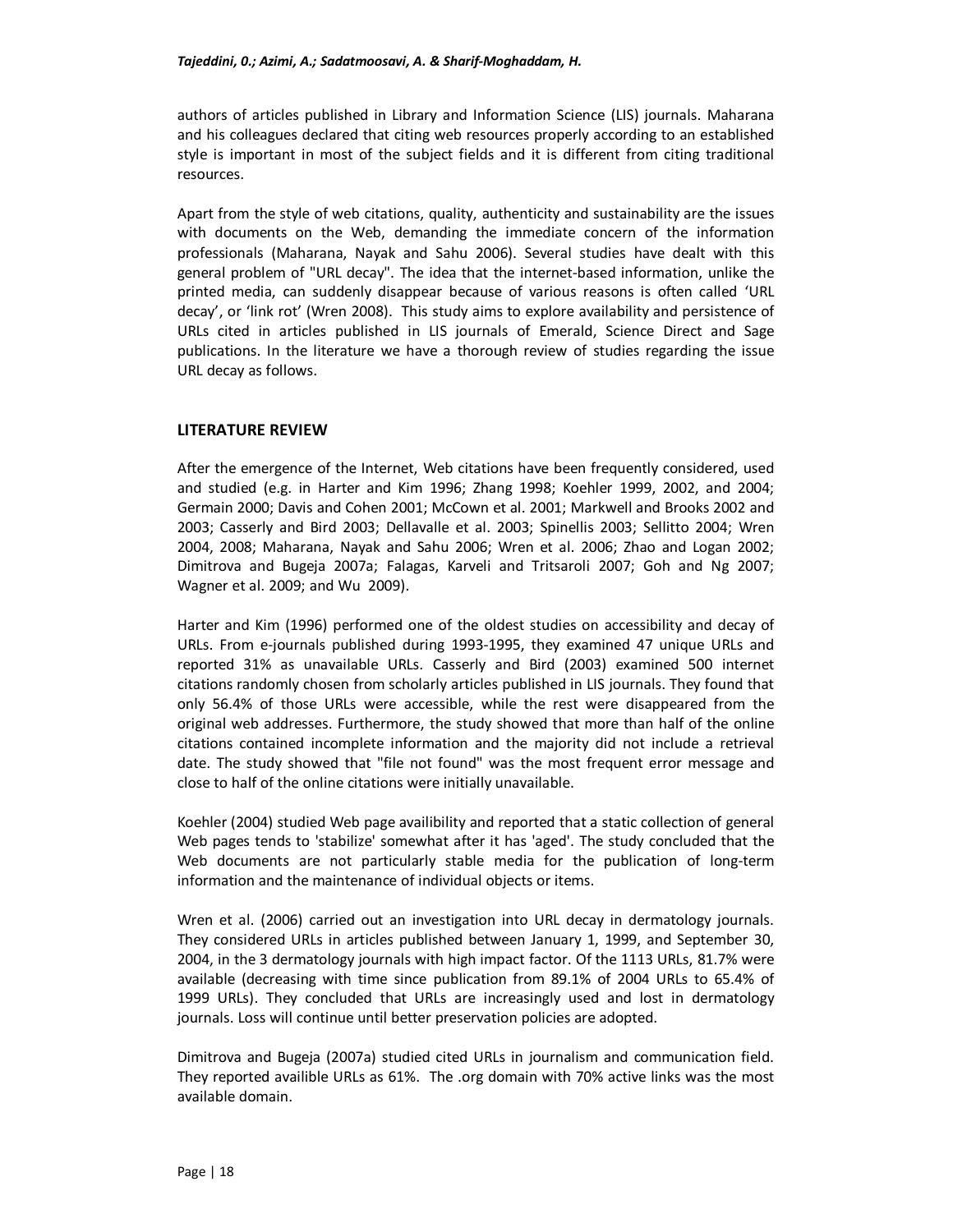Falagas, Karveli and Tritsaroli (2007) in a study explored accessibility of online resources of *Lancet* and *New England Journal of Medicine*. They found that 3.9% of the *Lancet* and 2.5% of the *New England Journal of Medicine* references were web resources. The two journals' inaccessible online resources was totally 62.2% which reduced to 35% after searching missed URLs into Google,.

Goh and Ng (2007) studied accessibility and decay of URLs of 3 LIS journals during 1997- 2003. They reported decayed URLs as 31%. 56% of unavailable URLs brought 404 errors. The .edu with 36% active links was the most persistent domain. Accordingly, the half-life of online resources was 5 years.

In an article by Aronsky et al. (2007), web citations from a 20% random sample of all publications released in PubMed during a one-month observational study period (Feb 21 to Mar 21, 2006) were identified. The study included 4,699 publications from 844 different journals. Among the 141,845 references there were 840 (0.6%) web citations. From the 840 Internet references, 11.9% were already inaccessible within two days after an article's release to the public.

Wagner et al. (2009) studied accessibility of online resources of medical healthcare management journals from 2002 to 2004. They extracted 2011 unique URLs from 5 dominant journals in the field. The accessibility analysis of URLs showed that only 50.7% of URLs were accessible while the rest were unavailable from their original web addresses.

# **METHODOLOGY**

The objectives of the present study are to:

- a) determine the ratio of print and web citations, total and per journal articles, and total and per journal web citations;
- b) specify decay or availability of URLs;
- c) determine the URL accessibility/decay of URLs per type of domains and file formats; and
- d) study the resulted error messages at inaccessible URLs.

The study was performed during a six-month period from September 2010 to February 2011. The articles of six LIS journals published by Emerald, Science Direct and Sage appeared from the beginning of 2005 to the end of 2008 were studied. Selected journals were as follows:

a) *Information Processing & Management* (INFORM PROCESS MANAG) (IF= 1.783)

b) *Library & Information Science Research* (LIBR INFORM SCI RES) (IF= 1.236)

c) *Journal of Librarianship and Information Science* (J LIBR INF SCI) (IF= 0.581)

d)*Journal of Information Science* (J INF SCI) (IF= 1.706)

e)*Online Information Review* (ONLINE INFORM REV) (IF= 1.423)

f) *Journal of Documentation* (J DOC) (IF= 1.405)

From each publisher two journals based on their JCR impact factor (IF) rankings, 2009) were selected. Therefore, all 2005-2008 issues of the selected journals were downloaded to a local disk. Only publications which had citation list were considered for analysis. Editorials, brief communications, special reports, book reviews, etc were excluded, if they had no citations. Eventually, a unique set of 40,133 citations were recorded in a spread sheet. Web or print citations were identified manually.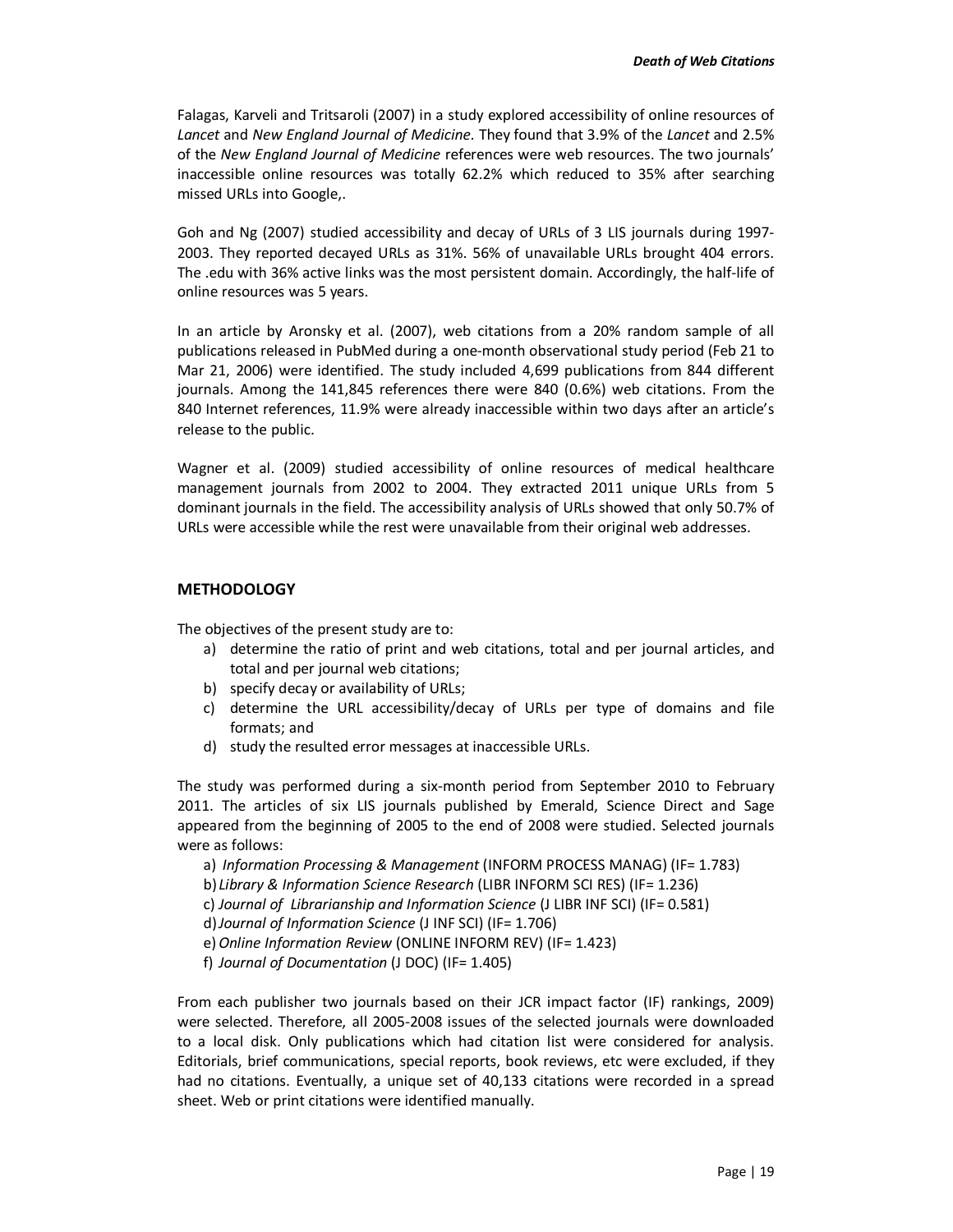At the next stage, all web citations were extracted and their URLs hyperlinks were tested by examining their URLs' functionality. Initially, accessibility was tested by directly click on the URLs' hyperlinks. Afterwards, two groups of URLs were identified as accessible (without any accessibility error) and inaccessible (with accessibility errors). Two sets of accessible URLs were "accessible through first-check" and "accessible through second check". All URLs which were accessible through the first examination (without error) and all URLs that retrieved messages indicating redirection (e.g. 'you are being redirected', 'this page has been moved', etc.) and returned the right citation content were considered "accessible URLs through first-check". Other URLs which were available by adopting heuristic strategies were included in the "accessible through second check". Availability examinations were carried out all weekends and for unavailable URLs which returned 5\*\* errors (server errors), the availability examination was repeated four times for four weekends. If then the URL was unavailable, it was recruited for heuristic URL refinement.

We tried to modify unavailable URLs. Therefore, in case we faced with errors of URLs, we checked to find if the URL content is yet available through the web. Thus, as the first employed strategy, unavailable URL was entered into the Internet Explorer 7 (IE7) and if the URL worked, was considered accessible and saved into "accessible through secondcheck" records. Otherwise, if it did not respond within 60s or returned an error message it was considered as "missed URL". For avoiding unwanted errors, the URL was directly copied and pasted into the browser.

Missed URLs were rechecked for their likely errors in their strings. Therefore, as said by Wren (2004) non-standard signs, if any, because of space, %,  $\iota$  instead of //, http:/, ++, http@, non-alphanumeric characters (usually from non-English websites) or other rare misspelling in the URL were corrected manually, and then the corrected URLs were tested again for accessibility status. If the nonstandard URL worked into the IE7 browser, the URL was regarded as accessible and was saved in accessible through second-check records. Once more, if after a period of 60 seconds yet-inaccessible URL resulted no content or returned errors (e.g. "404 (not found)", "page was unavailable", "file not found" etc, errors), was regarded as "missed URL". Otherwise, was recorded in "accessible through second-check" list. String editing was not saved to the unavailable URLs.

At the next stage, path depth reduction strategy was used for unavailable or missed URLs. Based on the assumption that the lengthy URLs could be erroneous, a unit by unit depth reduction was performed. Unavailable URL strings sustained depth reduction in several steps. URL path depth was specified by a "/" after the top domain. Accordingly, an URL with just a top domain string (e.g. http://emeraldinsight.com) has a path depth of 0. Comparably, a string like http://emeraldinsight.com/journals/aslip.html has a path depth of 2.

Missed URLs were examined through a unique and a unit by unit path reduction operation. A unique operation was performed for every single of missed URLs. Therefore, after 1 unit path reduction, the URL was tested for availability. The reduction operation would be continued until either the path depth was=1 or the broken URL responded. If the URL worked in any depths ≥1, the operation would be finished and the URL was marked as available through the second-check. Otherwise (URL with depth=1 and yet unavailable), the URL was considered as unavailable. Path reduction was not saved to the missed URLs since they should be recruited for the next URL recovery strategy that was searching through an Internet Archive.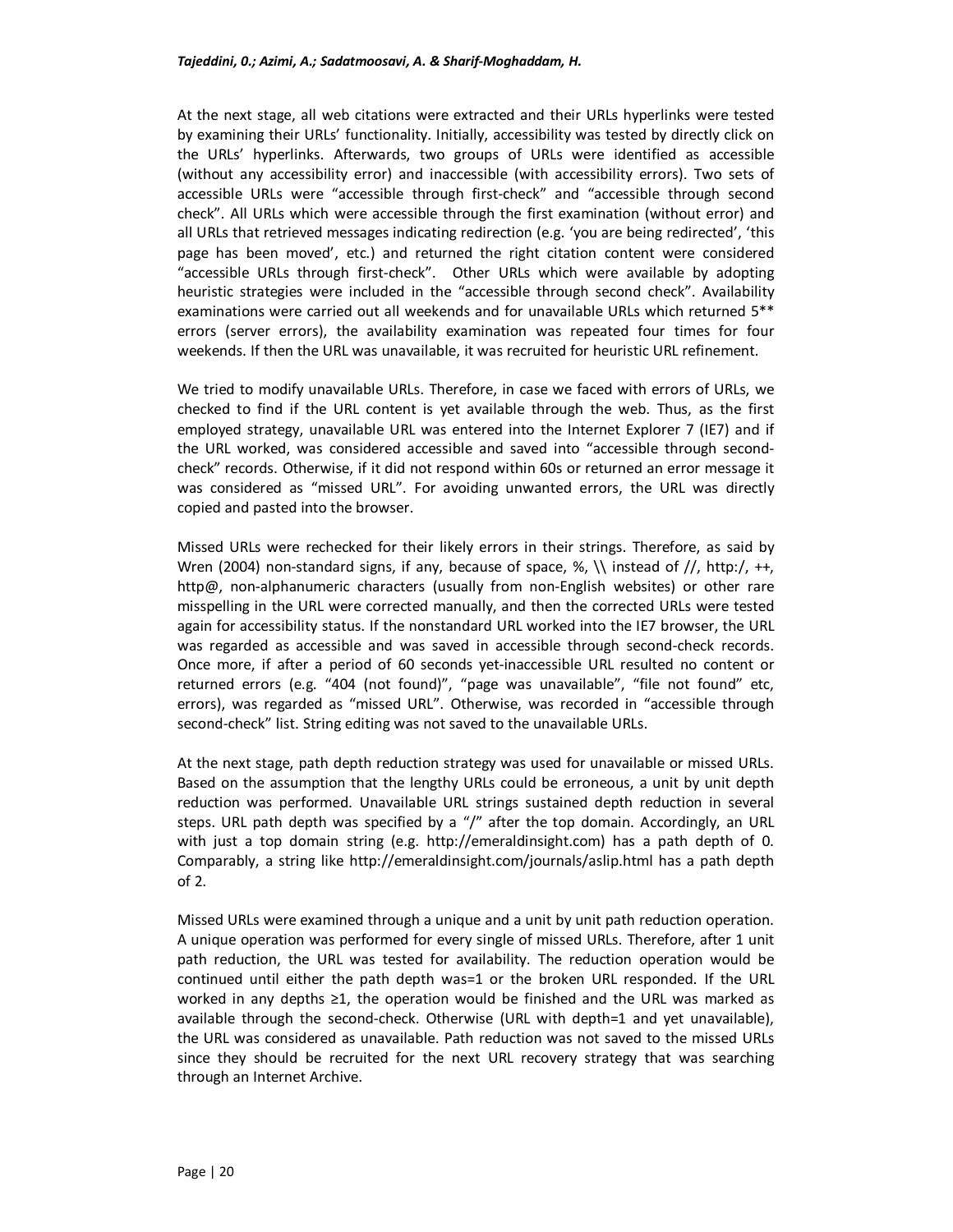Thereafter, another availability check was established for the missed URLs using Wayback Machine<sup>1</sup> and then Google search. Wayback Machine is an old Internet Archive (IA) and likely is the most popular one (Klein 2008). The Google is also the most popular search engine. Therefore, the missed URLs were entered in the Wayback Machine by copying the exact URL given in the online citation. If the URL was found in Wayback, the URL was recorded in the "accessible through second-check records". If the URL content could not be found even via the Wayback Machine, it was recruited for Google search strategy stage. Up to 5 keywords extracted from the citation's author(s) name(s), title, and resource were entered to Google and the first 20-retrieved results were reviewed to find the extinct content.

Finally, if the adopted strategies yielded no results, the inaccessible URL was considered as "decayed" and the related errors were recorded on specific related notes. Then, the web citations of the studied journals' (either accessible or inaccessible) were classified based on their top domains and file formats. Using Microsoft Excel 2007 the collected data were analyzed and suitable related tables and figures were drawn.

## **RESULTS**

 $\overline{a}$ 

# **The Ratio of Print and Web Citations, Total and per Journal Articles, and Total and per Journal Web Citations**

According to Table 1, 1109 inspected articles had 40133 citations, in which 4562 (11%) were web citations. Average 30.21 citations were calculated for each paper. Moreover, among all citations (10242), there were 1761 Web citations with the average 5.19 Web citations" per paper.

| Journal                                                       | Articles | Citations | <b>Web Citations</b><br>(%) |     | Articles Citing Web<br>Citations(%) |     | Mean of<br>Citations<br>per Article | Mean of<br><b>Web Citations</b><br>per Article |
|---------------------------------------------------------------|----------|-----------|-----------------------------|-----|-------------------------------------|-----|-------------------------------------|------------------------------------------------|
| Information<br>Processing &<br>Management                     | 406      | 13407     | 754                         | 6%  | 173                                 | 43% | 33                                  | 4                                              |
| Library & Information<br>Science Research                     | 109      | 5029      | 528                         | 10% | 104                                 | 95% | 20                                  | 5                                              |
| Journal of<br>Librarianship and<br><b>Information Science</b> | 72       | 2268      | 537                         | 24% | 62                                  | 86% | 26                                  | 9                                              |
| Journal of<br><b>Information Science</b>                      | 185      | 7602      | 1076                        | 14% | 125                                 | 68% | 41                                  | 9                                              |
| Online Information<br>Review                                  | 176      | 5362      | 974                         | 18% | 153                                 | 87% | 30                                  | 6                                              |
| Journal of<br>Documentation                                   | 161      | 6465      | 693                         | 11% | 116                                 | 72% | 40                                  | 6                                              |
| Total                                                         | 1109     | 40133     | 4562                        | 11% | 733                                 | 66% | 36                                  | 6                                              |

Table 1: Distribution of Total and per Journal Articles, Total and per Journal Web Citations

#### **Accessibility and Decay of Web Citations**

Initially, from 4562 URLs, 66% (3001) were accessible and 34% (1561) were decayed. A total of 72% of *Journal of Information Science* URLs' were originally accessible (best

 $1$ . Available at: http://www.archive.org/web/web/php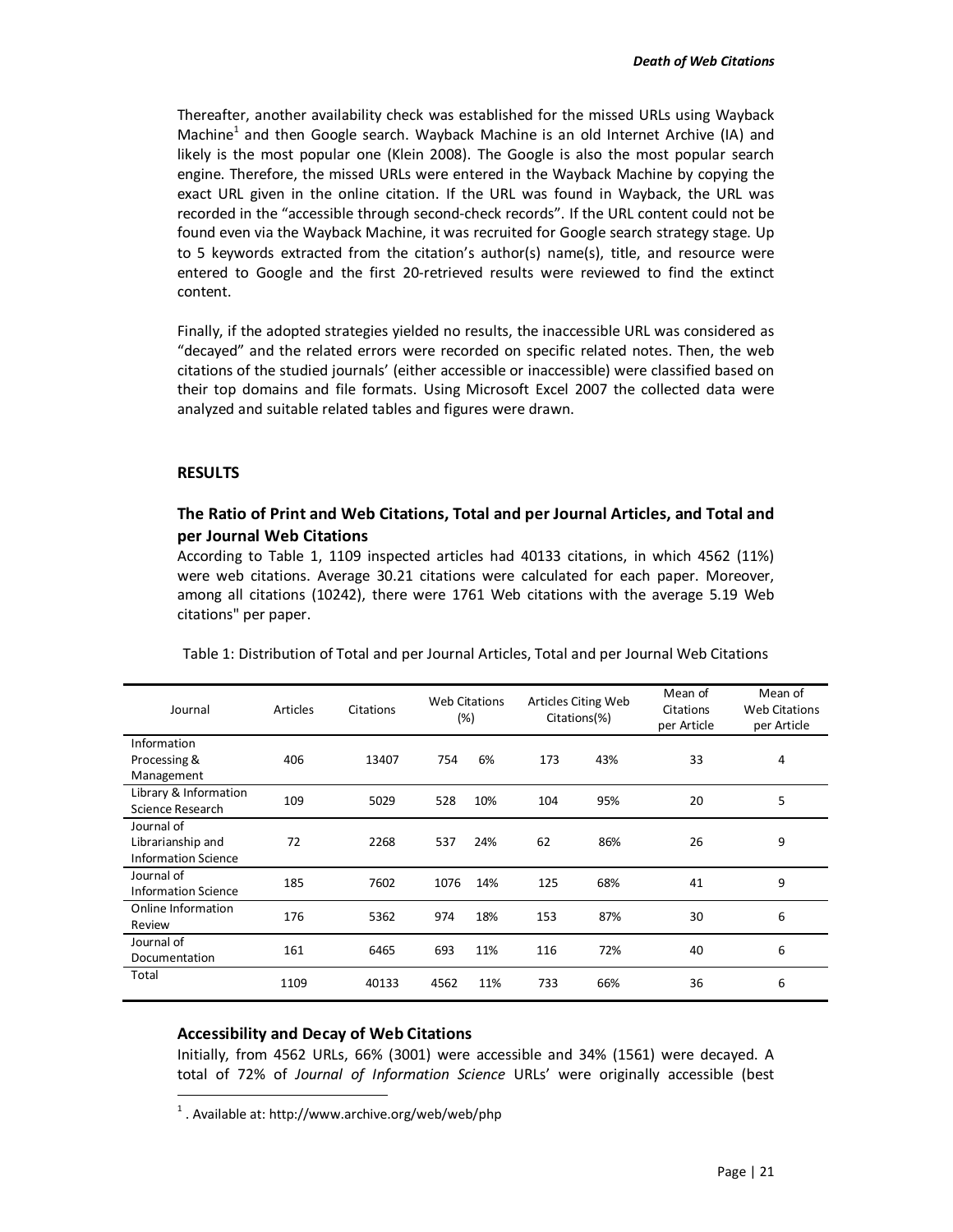performance), while 53% of *Library & Information Science Research* web citations were originally active.

|                                                                                        |                         | Total number of |            |  |
|----------------------------------------------------------------------------------------|-------------------------|-----------------|------------|--|
|                                                                                        | URL (%)                 |                 |            |  |
| Journal                                                                                | Accessible <sup>a</sup> | Inaccessibleb   | Total      |  |
| Information Processing & Management                                                    | (67%)<br>502            | (33%)<br>252    | 754(100%)  |  |
| Library & Information Science Research                                                 | (53%)<br>280            | 248<br>(47%)    | 528(100%)  |  |
| Journal of Librarianship and Information Science                                       | (58%)<br>310            | (42%)<br>227    | 537(100%)  |  |
| Journal of Information Science                                                         | (72%)<br>771            | (28%)<br>305    | 1076(100%) |  |
| <b>Online Information Review</b>                                                       | (66%)<br>647            | (34%)<br>327    | 974 (100%) |  |
| Journal of Documentation                                                               | 491 (71%)               | (29%)<br>202    | 693 (100%) |  |
| Total                                                                                  | 3001 (66%)              | 1561 (34%)      | 4562(100%) |  |
| <sup>a</sup> without any accessibility error<br><sup>b</sup> with accessibility errors |                         |                 |            |  |

| Table 2: Availability of URLs at the First Check |  |  |  |  |  |  |
|--------------------------------------------------|--|--|--|--|--|--|
|--------------------------------------------------|--|--|--|--|--|--|

After passing adopted refinement strategies including considering IE7 browse, manual editing, path depth reduction, searching into Wayback Machine and the Google, the URL accessibility rate increased from 66% (3001) to 94% (648) and inaccessibility decreased from 34% (1561) to 6% (45). This means 28% improvement in web citations accessibility. Table 3 illustrates the improvement results per adopted strategies.

#### Table 3: Final Accessibility and Decay of URLs

| Journal                                             | Total number of<br>URL (%) | Total      |            |
|-----------------------------------------------------|----------------------------|------------|------------|
|                                                     | Accessible                 | Decayed    |            |
| Information Processing & Management                 | (95%)<br>719               | (5%)<br>35 | 754(100%)  |
| Library & Information Science Research              | (91%)<br>483               | (9%)<br>45 | 528(100%)  |
| Journal of Librarianship and Information<br>Science | (96%)<br>513               | (4%)<br>24 | 537(100%)  |
| Journal of Information Science                      | (95%)<br>1027              | (5%)<br>49 | 1076(100%) |
| <b>Online Information Review</b>                    | (97%)<br>940               | (3%)<br>34 | 974(100%)  |
| Journal of Documentation                            | 648<br>(94%)               | (6%)<br>45 | 693(100%)  |
| Total                                               | 4330 (95%)                 | 232 (5%)   | 4562(100%) |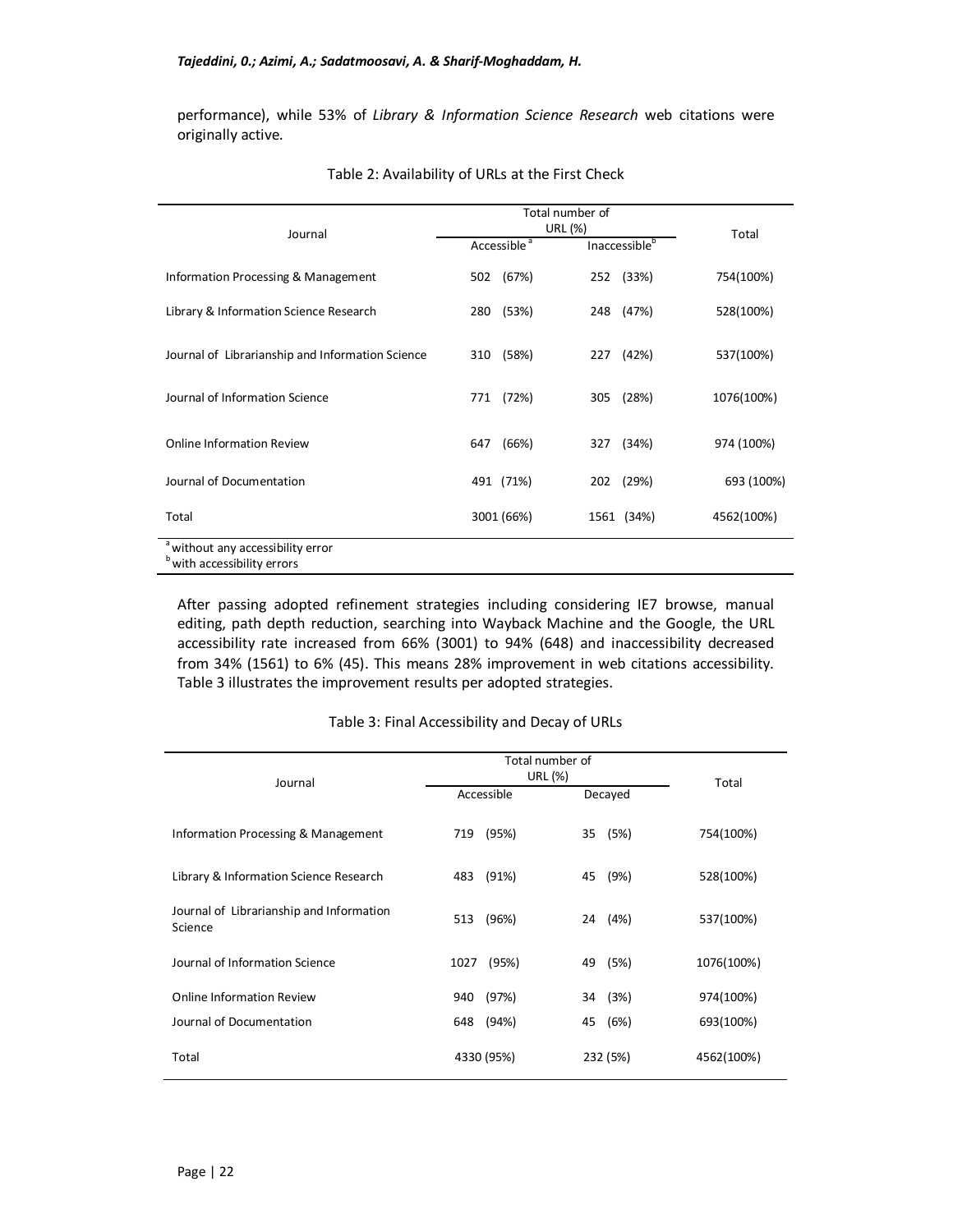Figure 1 demonstrates how accessible URLs were found. Accordingly, of the total number of accessible URLs, 2699 (64%) were found at cited URL, 495 (11%) were found at Internet archive, 517 (12%) were accessed using Google search engine, 302 (7%) were found at another URL other than cited URL, 109 (3%) were found through depth reduction, 42 (1%) were found by editing URLs and 66 (2%) were accessed through searching missing URLs in the Internet.



Figure 1: Percentages of Final Accessible URLs

The HTTP protocol defines 24 different errors that can occur within an HTTP exchange. (Spinellis 2003). In practice, whenever a URL is inaccessible an error message (HTTP code) appeares. In general, when URLs were checked we were faced with the following errors that were similar to previous studies (Wu 2009).The error massages have been categorized into three different types as classified in Table 4.

| Host name/sever Errors               | File errors                            | Access restriction                |
|--------------------------------------|----------------------------------------|-----------------------------------|
| 1. The requested URL could not be    | 1. HTTP 404 - File not found.          | 1.403 Forbidden.                  |
| retrieved.                           | 2. Object not found! Error 404.        | 2. Windows cannot visit the       |
| 2. Unable to determine IP address    | 3. The document you requested does     | folder.                           |
| from host name.                      | not exist on this server. The document | 3. Your IP address is invalid for |
| 3. Name Error: The domain name       | may have existed previously, but was   | this session.                     |
| does not exist.                      | removed because it was out of date.    | 4. Your client does not have      |
| 4. Here are some related websites    | 4. The website has been restructured.  | permission to access.             |
| for: gosforum.com                    | We have rearranged our website.        | 5. You do not have permission     |
| 5. HTTP 400 - False request.         | 5. Not a very informative URL.         | to access on this server.         |
| 6. HTTP 500 - Internal server error. | 6. Redirect to a new URL and new web   | 6. Password needed for entry.     |
| 7. Cannot find the server or DNS     | page without consistent content.       | 401 Unauthorized                  |
| error.                               | 7.410 Gone                             |                                   |
| 8. 503 Service Unavailable           |                                        |                                   |

| Table 4: Classification of error massages in case of URLs inaccessibility |
|---------------------------------------------------------------------------|
|---------------------------------------------------------------------------|

Figure 2 summarizes three types of inaccessible web citations. "File error" was the biggest problem, in about 56% of cases, "Host name or Sever error" in about 17% of cases and those needing permission or password (access restriction) in 27%.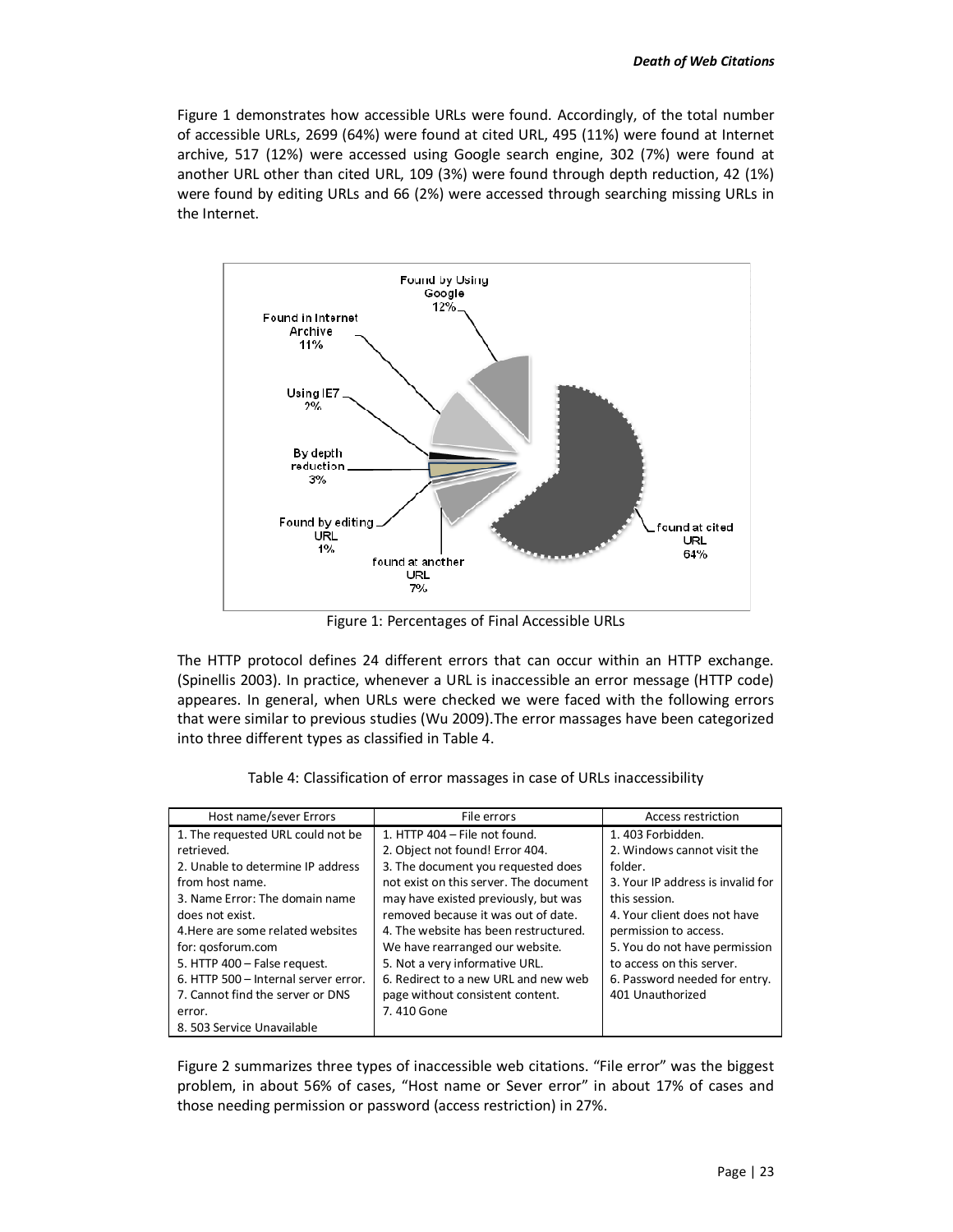

Figure 2: Percentages of HTTP Codes for the URLs' Accessibility Errors

## **Distribution of URLs Accessibility by Type of Domain and File Format**

 An URL is the address of the location of a digital document on the Web. A URL essentially has four parts: protocol, domain, directory and file. A domain name is the way to identify and locate computers connected to the Internet. No two organizations can have the same domain name. A domain name always contains two or more components separated by periods, which are called "dots". Some examples of domain names are: ibm.com, nasa.gov, utexas.edu and tcs.co.in. A domain name can often tell the user if it is a government site, an academic site or a commercial site. Some common top-level domain name endings are:

- .com or .co: a commercial organization;
- .edu or .ac: an educational organization;
- .gov: an official government site;
- .org: mostly non-profit organizations; and
- .net: traditionally it was for network organizations, but now can be used by anyone.

In this research, five different types of domain have been taken into consideration. They were .org, .edu/.ac, co/.com, .gov and .net, while those domains not falling into any of these categories fall into the "other" category.

As shown in Figure 3, the domains of the cited URLs mostly include the .com/.co and .org types. Accordingly, of 4562 Web citations, the highest number of domains, i.e. 1359 cases were of .org types and 999 ones were of .com/.co types. This revealed that the data sources of most of the Web citations in the present study were websites of various professional institutions or societies and commercial organizations, and the like. Also, 915 domains were of .edu/.ac, 273 domains (.net), 393 citations (.gov) and 623 cases belonged to domains other than the above types, categorized in the form of "others".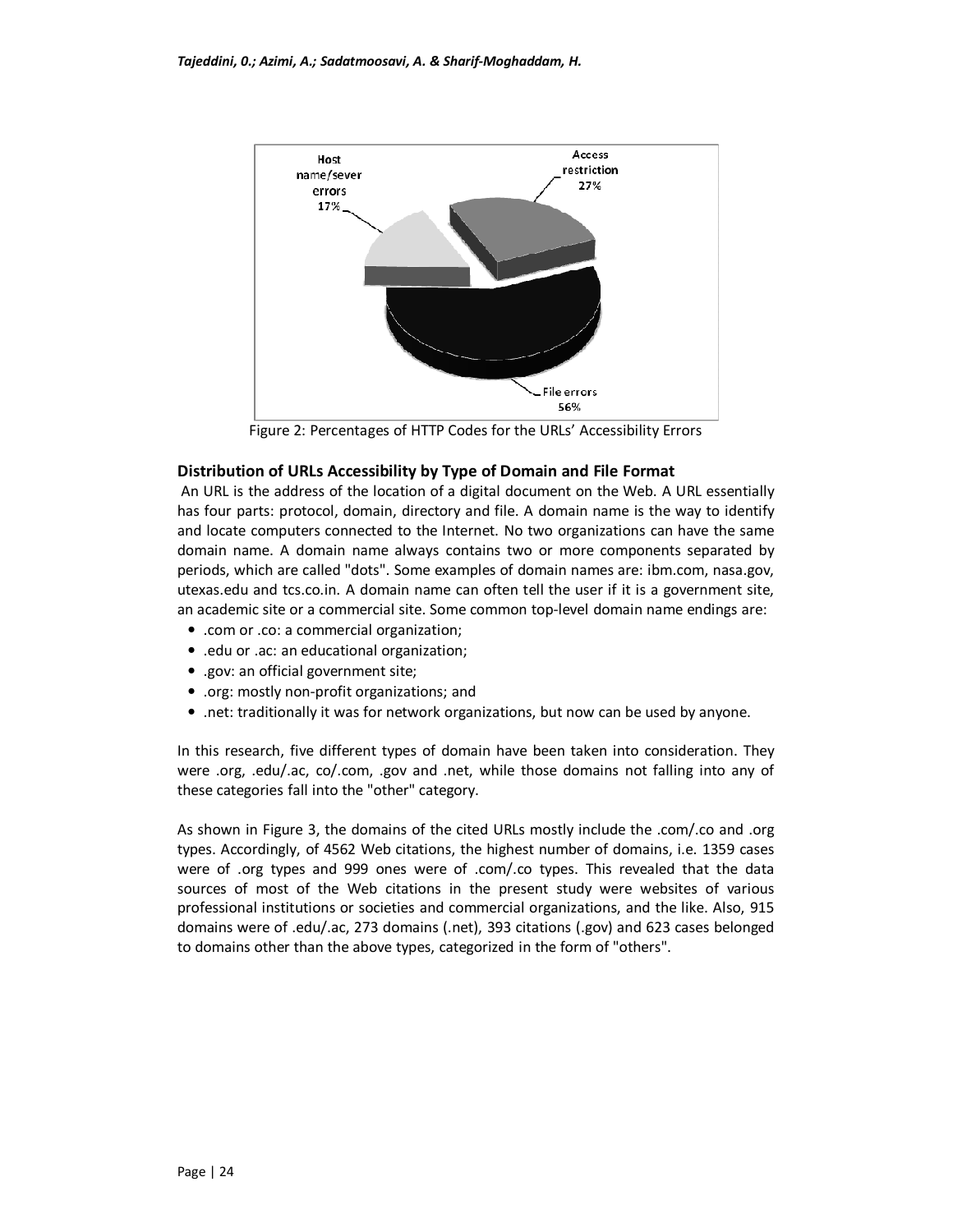

Figure 3: Accessibility and Decay of URLs Based on Their Top Domains

Similar to previous studies (McCown et al. 2001; Maharana, Nayak and Sahu 2006), the URLs were categorized into seven different file formats as follows:

- Slash files (/): URLs which end by / sign, for example, http://foo.edu/;
- HTM/HTML/SHTML (hyper text markup language): Web documents created in HTML scripting language;
- PDF (portable document format): the file format for documents created using Adobe Acrobat;
- PPT: PowerPoint presentations;
- DOC: documents created using MS-Word;
- RTF (rich text formats): a text file format that includes formatting features, such as bold, italic, and underlined texts; and
- Others.

The data as illustrated in Figure 4 indicate that the largest number of cited web resources were HTML/HTM/SHTML files. Of 4562 Web references, 1885 were HTML files, followed by1126 Slash files, 945 PDF files, 61 DOC files, 11 PPT files and 9 RTF files. 525 files, which did not match these six categories, were classified as the "other" category.

These findings are in agreement with that of McCown et al (2001) and Maharana, Nayak and Sahu (2006) which reported that most of cited Web resources contain HTML/HTM files. Additionally, as shown in Figure 4, PDF files are the most stable files. In McCown et al (2001), the most stable files were also PDF files.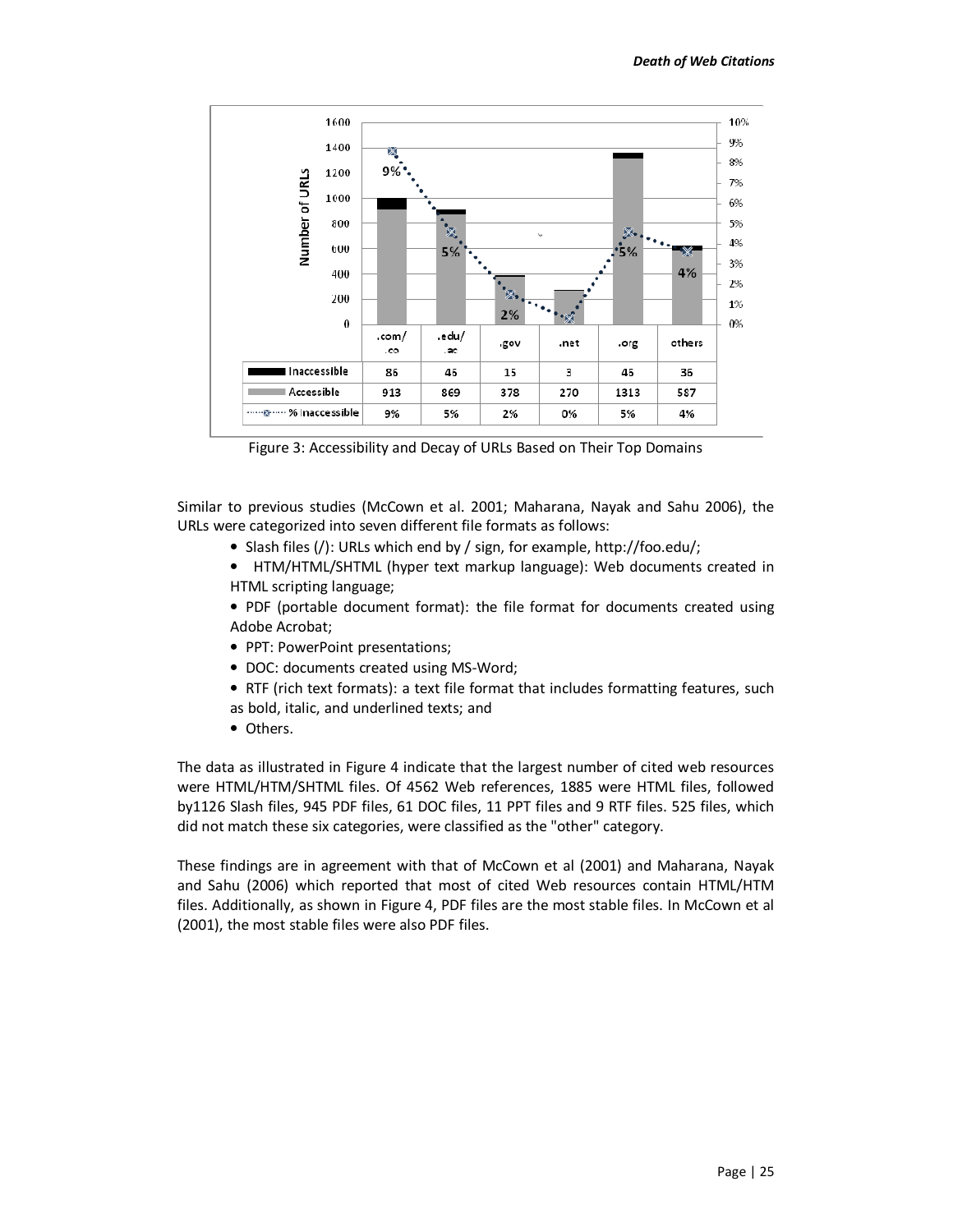

Figure 4: Distribution of URLs by Type of File Formats

# **DISCUSSION**

"URLs decay" phenomenon is a relatively new topic studied highly in recent years basically because growing use of Web citations in scholarly papers (Zhao and Logan 2002; Maharan et al. 2006). Considering the Internet as the first choice of researchers is not just because of the added convenience of rapid information retrieval and sharing, but because it also provides a means of making resources available that the printed media simply cannot (Wren 2004). Therefore, even though the authors may appreciate the risk of future inaccessibility of Web citations, they cannot easily avoid its use in their publications (Falagas, Karveli and Tritsaroli 2008). In spite of web advantages, Web resources have led us to a threatening challenge; citations are become decayed and disappeared.

The web citation decay rate was 34%. Previous studies reported the web citations decay as 50% (Germain 2000), 13% (Dellavalle et al. 2003), 45.4% (Casserly and Bird 2003), 39% (Dimitrova and Bugeja 2007a), and 49.3% (Wagner et al. 2009). The decay was decreased to 5% by adopting various strategies such as Google and Wayback Machine search, URL path reduction or truncation, and manual editing. The main strategies which revived more dead URLs were using the Google search (12%) and Wayback Machine (11%). Dimitrova and Bugeja (2007b) showed that the Wayback Machine performance in reviving unavailable URLs was largely better than the Google. They also showed that 64% of citations retrieved through the Google were also found in the Wayback Machine and only 36% of citations were uniquely available through the Google. In contrast, 67% of the citations found in the Wayback Machine did not overlap and 33% overlapped with the Google.

Investigation through the URL top domains showed that the (org) has received more citations than other domains. This finding was in agreement with Dimitrova and Bugeja (2007) and McCown et al. (2005). PDF with 97% accessibility were the most stable file format. This was not in agreement with McCown et al.'s (2005) study who reported HTML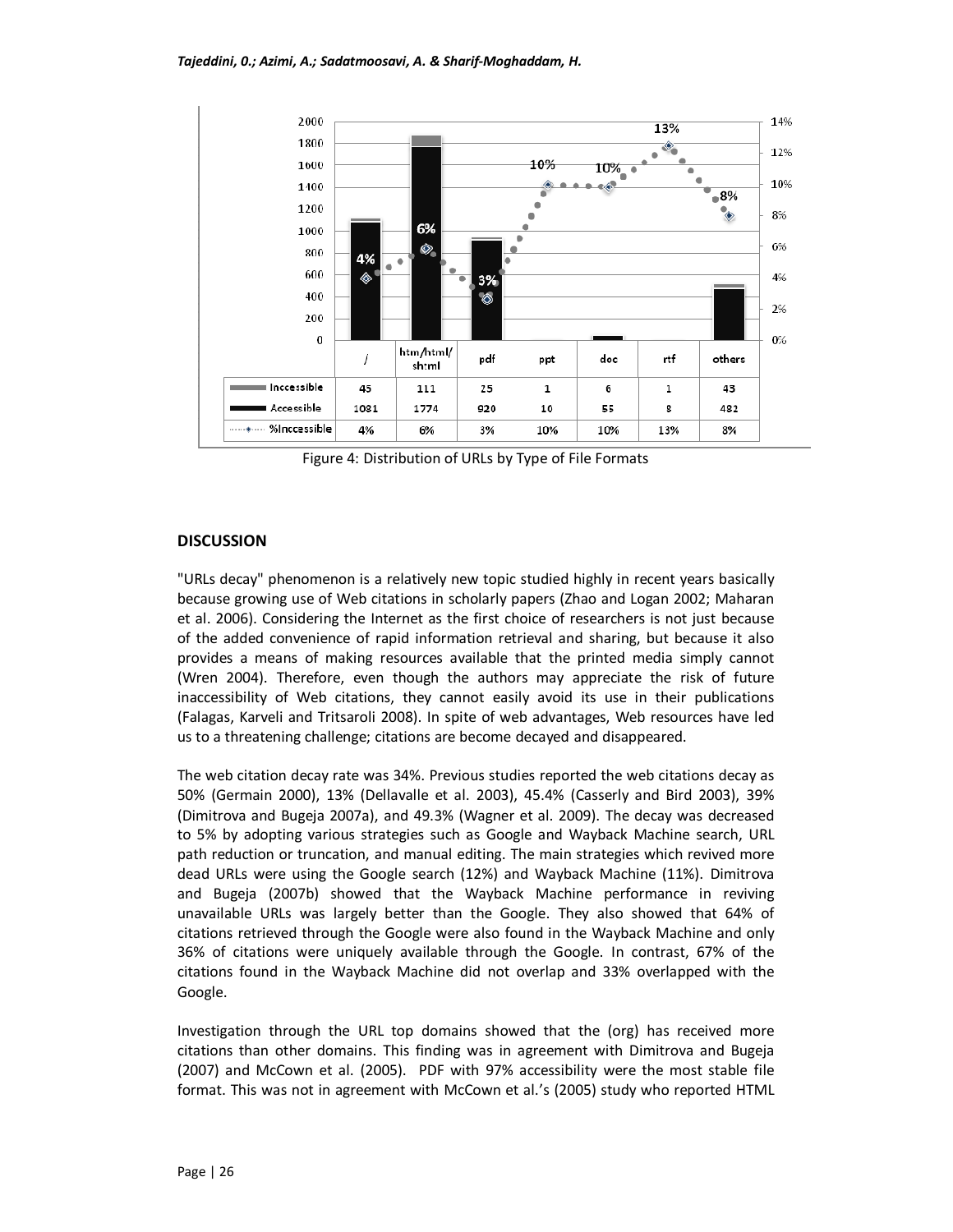files as the most stable format. There were three types of inaccessible web citations and the "file error" was the most prevalent error for about 56% of inaccessible citations.

Ultimately, we faced with 5% absolutely unavailable web citations even with employing useful services such as the Google, the Wayback Machine or the heuristic strategies. This should be considered as an issue of using web citations. Checking the availability of web citations prior to publishing submitted manuscripts could improve the availability status, since the authors are likely more informed with their used web citations and simply can modify the URL strings' errors or replace decayed URLs with live alternatives.

# **CONCLUSION**

Internet may prove to be an inhospitable medium (Dimitrova and Bugeja 2007), especially for web-based research, because Web citations are speedily being used as well as constantly fading away. Nevertheless, it should be accepted that Internet research is vital to scholarship because the medium serves as a convenient electronic warehouse of data accessible at all hours and in great quantities, thereby increasing the scope and breadth of scholarship (Dimitrova and Bugeja 2007).

In current study we examined some strategies for recovering dead citations in hope for patching the emerging hole in web citation area. However, in order to increase the rate of availability of URLs, it has been suggested that publishers, editors and authors should work together through:

- a) Requiring authors to retain digital backup or printed copies of cited Internet-only information to facilitate content recovery should a URL become unavailable;
- b) Advocating the inclusion of web citations in an online archive;
- c) Checking URLs systematically before publication to minimize unavailability due to spelling errors or misprints (Wren et al. 2006; Dimitrova and Bugeja 2007).

In addition to the above recommendations using domains and files which are more stable is recommended. As a solution to prevent decay or disappearance of Web citations and diminish URLs decay use of *Wayback Machine* is recommended. According to Dimitrova et al (2007), it is "a part of the Internet Archive, a nonprofit organization devoted to preserving data, texts, audio, Web sites, and other digital materials since the early days of the online revolution. Nonetheless it had some limitations. For example, the Wayback Machine worked just for HTML based URLs. Therefore, we could not search the Wayback Machine for the FTP (file transport protocol) based URLs. Also, this reputable internet archive had some limitations in archiving dynamic pages and pages containing Java Scripts. The Wayback Machine did not archive the pages which had not external links to other websites. The Google was also unable to crawl the pages including active contents and pages using robots.txt codes. Using heuristic rules were rather tedious. The user is not always patient enough for manual editing of URL strings.

Citation decay means loss of data and this fact should be considered seriously for those who especially work with online resources such as open access journals or other free accessed materials on the web.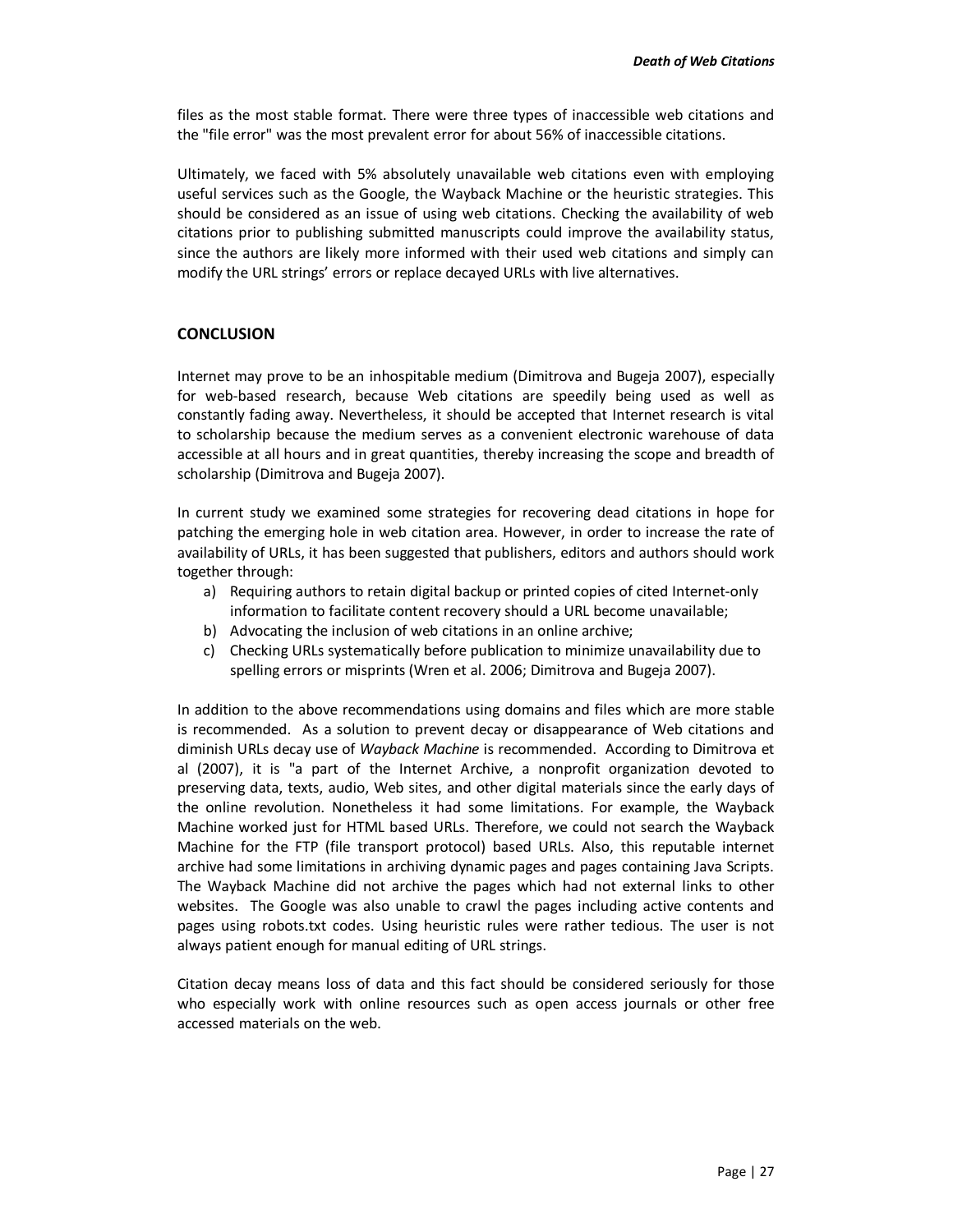### **ACKNOWLEDGEMENT**

The authors would like to thank Dr. H. Dalili from the Department of Library and Information Science, Payame Noor University for his helpful suggestions and valuable comments regarding this paper.

## **REFERENCES**

- Casserly, M. and Bird, J.E. 2003. Web citation availability: analysis and implications for scholarship, *College & Research Libraries*, Vol. 64, no. 4: 300-317. Available at: http://crl.acrl.org/content/64/4/300.full.pdf+html
- Davis, P.M and Cohen, S.A. 2001. The effect of the web on undergraduate citation behaviour 1996-1999. *Journal of the American Society for Information Science and Technology*, Vol. 52, no. 4: 309-314.
- Dellavalle, R.P., Hester, L.F., Heiling, A., Drake, J.W., Kuntzman, M.G. and Schiling L.M. 2003. Going, going, gone: Lost Internet references. *Science,* Vol. 302, no. 5646: 787– 88. Available at: http://www.sciencemag .org/content/302/5646/787.full.pdf
- Dimitrova, D.V. and Bugeja M. 2007. Raising the dead: recovery of decayed online citations. *American Communication Journal,* Vol. 9, no. 2. Available at: http://www.quosafulltext.com/sc\_ddm/sc\_ddm.jsp
- Falagas, M.E., Karveli, E.A., and Tritsaroli, V.I. 2008. The risk of using the Internet as reference resource: A comparative study. *International Journal of Medical Informatics*, Vol. 77, no. 4: 280-286. Available at: http://linkinghub.elsevier.com/retrieve/pii/S1386-5056(07)00124-4
- Germain, C.A. 2000. URLs: Uniform Resource Locators or Unreliable Resource Locators. *College and Research Libraries,* Vol. 61, no. 4: 359–65. Available at: http://crl.acrl. org/content/61/4/359.full.pdf.
- Goh, D.H., and Ng, P.K. 2007. Link decay in leading information science journals. *Journal of the American Society for Information Science and Technology,* Vol.58, no. 1: 15-24. Available at: http://onlinelibrary.wiley.com/doi/10.1002/asi.20513/pdf.
- Harter, S.P. and Kim, H.J. 1996. Electronic journals and scholarly communication: a citation and citation study. *Information Research*, Vol. 2, no. 1: 9. Available at: http://InformationR.net/ir/2-1/paper9a.html
- Klein, B. 2008. Google and the search for federal government information. *Against the Grain.* Vol. 20, no. 2: 30-34. Available at: http://www.against-the-grain.com/TOCFiles /20-2\_Klein.pdf.
- Koehler, W. 1999. An analysis of Web page and Web site constancy and permanence. *Journal of the American Society of information Science and Technology*, Vol. 50, no. 2: 162-180.
- Koehler, W. 2002. Web page change and persistence-a four-year longitudinal study. *Journal of the American Society of information Science and Technology,* Vol. 53:162– 171. Available at: http://www.onlinelibrary.wiley.com/doi/10.1002/asi.10018/pdf .
- Maharana, B., Nayak, K. and Sahu, N.K. 2006. Scholarly use of Web resources in LIS research: a citation analysis. *Library Review,* Vol. 55, no. 9: 598-607. Available at: http://www.emeraldinsight.com/journals.htm? articleid= 1576422.
- McCown, F., Chan, S., Nelson, L.M., and Bollen, J. 2005. The availability and persistence of web citations in D-Lib Magazine. Available at: http://www.iwaw.net/05/ papers/iwaw05-mccown1.pdf